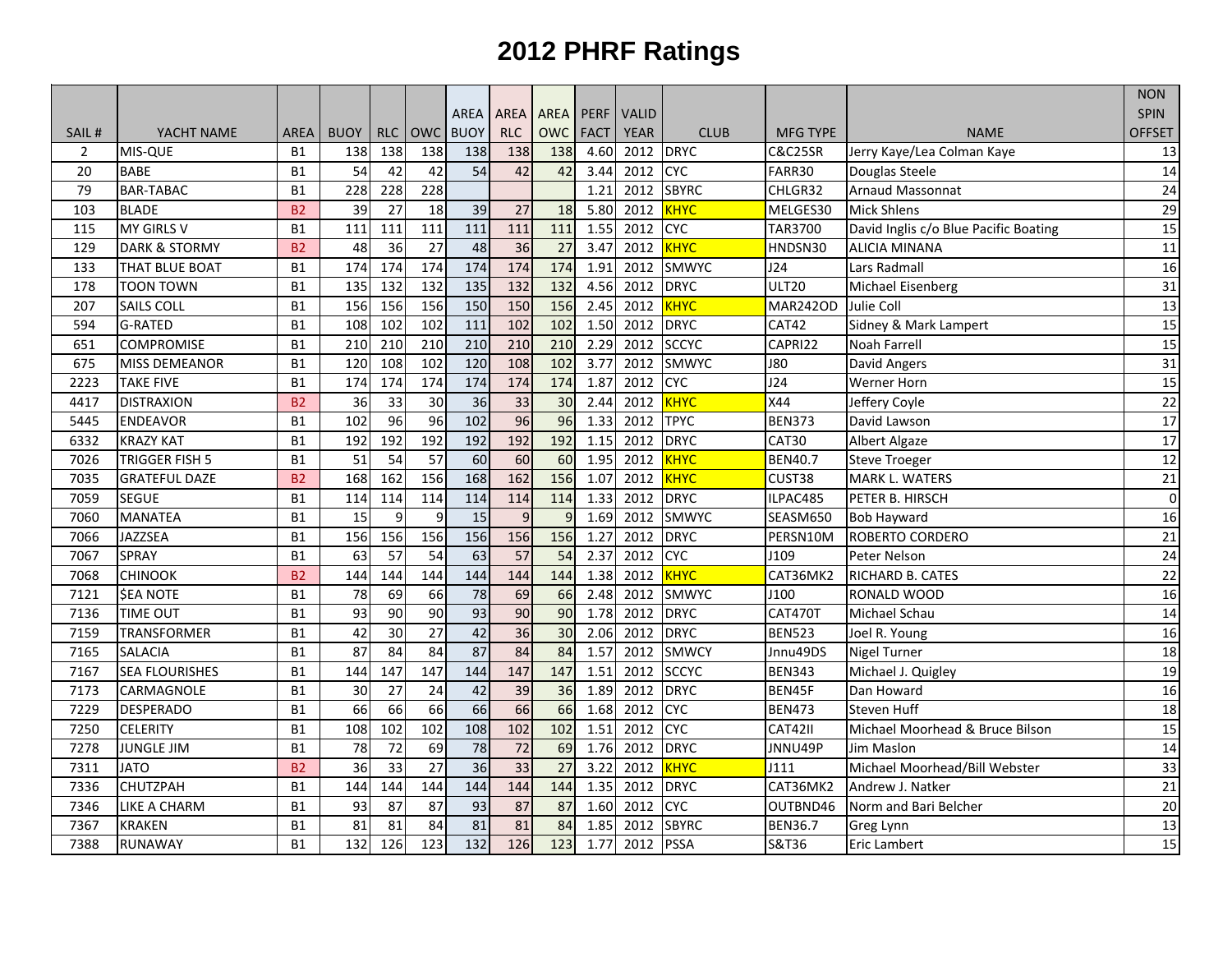|       |                      |                |             |            |                 |                 |                 |                 |             |              |              |                 |                                    | <b>NON</b>      |
|-------|----------------------|----------------|-------------|------------|-----------------|-----------------|-----------------|-----------------|-------------|--------------|--------------|-----------------|------------------------------------|-----------------|
|       |                      |                |             |            |                 | AREA            | AREA            | <b>AREA</b>     | <b>PERF</b> | <b>VALID</b> |              |                 |                                    | <b>SPIN</b>     |
| SAIL# | YACHT NAME           | <b>AREA</b>    | <b>BUOY</b> | <b>RLC</b> | <b>OWC</b>      | <b>BUOY</b>     | <b>RLC</b>      | <b>OWC</b>      | <b>FACT</b> | <b>YEAR</b>  | <b>CLUB</b>  | <b>MFG TYPE</b> | <b>NAME</b>                        | <b>OFFSET</b>   |
| 7457  | <b>IMMIGRATOR</b>    | <b>B1</b>      | 192         | 192        | 192             | 192             | 192             | 192             | 1.15        | 2012         | <b>DRYC</b>  | CAT30           | Neville Asherson                   | 17              |
| 7485  | <b>SUNSHINE</b>      | <b>B1</b>      | 228         | 228        | 228             | 228             | 228             | 228             | 1.21        | 2012         | <b>PSSA</b>  | COL26-2         | <b>LEONARD GORDON</b>              | 18              |
| 7558  | <b>SEA DIAMOND</b>   | <b>B1</b>      | 150         | 150        | 150             | 150             | 150             | 150             | 1.41        | 2012         | <b>DRYC</b>  | CAT34-II        | Douglas Williams                   | 17              |
| 7607  | <b>ARTSEA</b>        | <b>B1</b>      | 81          | 75         | 75              | 81              | 75              | 75              | 1.81        | 2012         | <b>DRYC</b>  | GRNSOL45        | Martin G. Laffer                   | $\overline{17}$ |
| 7627  | <b>JUBILATION</b>    | <b>B1</b>      | 78          | 69         |                 | 78              | 69              |                 | 2.37        | 2012         | <b>CYC</b>   | J100            | Lenny Shabes                       | 13              |
| 7661  | <b>PACIFIC</b>       | <b>B1</b>      | 117         | 117        | 117             | 117             | 117             | 117             | 1.49        | 2012         | <b>CYC</b>   | Jnnu43SD        | <b>Whitney Green</b>               | 18              |
| 7684  | <b>AURA</b>          | <b>B1</b>      | 234         | 231        |                 | 234             | 231             |                 | 1.61        | 2012         | <b>CYC</b>   | <b>ENS22.6</b>  | William Schultz                    | 18              |
| 7707  | <b>GHOST II</b>      | <b>B1</b>      | 36          | 30         | 30              | 39              | 30              | 27              | 3.04        | 2012         | SMWYC/CYC    | <b>FARR395</b>  | Al Berg                            | 27              |
| 7800  | <b>GIMME SHELTER</b> | <b>B2</b>      | 69          | 54         | 39              | $\overline{78}$ | 54              | 39              | 8.44        | 2012         | KHYC         | <b>MAR243</b>   | Vittorio Jackson                   | 30              |
| 7863  | <b>PACIFICA</b>      | <b>B1</b>      | 156         | 156        | 156             | 156             | 156             | 156             | 1.23        | 2012         | <b>CYC</b>   | ISLCLP44        | <b>MARK PINKERTON</b>              | 17              |
| 7888  | <b>BINGO TAMBIEN</b> | <b>B1</b>      | 108         | 102        | 102             | 108             | 102             | $\frac{102}{2}$ | 1.51        | 2012         | <b>DRYC</b>  | CAT42           | Neville Asherson                   | 15              |
| 7902  | <b>WIND DANCER</b>   | <b>B1</b>      | 102         | 90         | 87              | $\frac{102}{2}$ | 90              | 87              | 1.31        | 2012         | <b>DRYC</b>  | <b>TAY47</b>    | Joseph Ebin                        | 18              |
| 7914  | <b>DOUBLE DOWN</b>   | <b>B1</b>      | 108         | 90         | 90              | 108             | 90              | 90              | 2.90        | 2012         | <b>PBYC</b>  | <b>J92</b>      | <b>Brian Kerr</b>                  | 26              |
| 7919  | <b>MANITOU</b>       | <b>B1</b>      | 66          | 66         | 66              | 66              | 66              | 66              | 1.64        | 2012         | <b>CYC</b>   | <b>BEN473</b>   | Stephen A Mallery                  | 14              |
| 7950  | <b>CELEBRITY</b>     | <b>B2</b>      | 114         | 114        | 114             | 114             | 114             | 114             | 1.56        | 2012         | <b>KHYC</b>  | CAL40           | Jerry Finnegan                     | 14              |
| 7982  | <b>NEW ORCA</b>      | <b>B1</b>      | 108         | 108        | 108             | 108             | 108             | 108             | 1.30        | 2012         | <b>DRYC</b>  | ERC39           | <b>JAMES S. WHITING</b>            | 16              |
| 13131 | <b>SAMBA PA TI</b>   | <b>B1</b>      | 27          | 12         | -6              | 27              | 12              | 6               | 6.36        | 2012         | CalYC        | MELG32OD        | John Kilroy, Jr.                   | 31              |
| 17594 | <b>CALIENTE</b>      | B <sub>2</sub> | 222         | 222        | 222             | 222             | 222             | 222             | 1.57        | 2012         | <b>KHYC</b>  | CAL25           | Carlos Debonis & Emil Tarnosky     | $\overline{17}$ |
| 17758 | <b>YASSOO</b>        | <b>B1</b>      | 174         | 174        | 174             | 174             | 174             | 174             | 1.52        | 2012         | <b>SBYRC</b> | CAL34           | Samuel Joseph Cowan                | 17              |
| 18332 | REDLINE              | <b>B1</b>      | 117         | 120        | 120             | 120             | 120             | $\frac{120}{2}$ | 1.82        | 2012         | <b>DRYC</b>  | SAN30GP         | Derek Heeb                         | $\overline{15}$ |
| 18474 | ZULU                 | <b>B1</b>      | 114         | 114        | 114             | 114             | 114             | 114             | 2.02        | 2012         | <b>PSSA</b>  | J29             | Caesar Berger                      | 13              |
| 18949 | <b>AMAZING GRACE</b> | <b>B1</b>      | 27          | 21         | $\overline{21}$ | 27              | $\overline{21}$ | 21              | 2.07        | 2012         | <b>CYC</b>   | FARR55          | ALLEN E. PUCKETT                   | 11              |
| 26318 | <b>SLACKER</b>       | <b>B1</b>      | 126         | 126        | 126             | 126             | 126             | 126             | 2.20        | 2012         | <b>PSSA</b>  | <b>TAR10</b>    | John Whitall Stokes                | 13              |
| 27432 | <b>OLIVER</b>        | <b>B2</b>      | 198         | 198        | 198             | 201             | 201             | 201             | 1.69        | 2012         | KHYC         | <b>SAN27</b>    | Bob Mackenzie & John Mitchell      | 18              |
| 27871 | PRIMERA              | <b>B2</b>      | 147         | 147        | 147             | 147             | 147             | 147             | 1.43        | 2012         | HawaiiYC     | COL30P          | <b>MARK A. JOHNSTON</b>            | 16              |
| 28124 | NO WAY!              | <b>B1</b>      | 138         | 138        | 138             | 138             | 138             | 138             | 3.16        | 2012         | <b>KHYC</b>  | <b>B25</b>      | Don Souther                        | 13              |
| 28236 | <b>FHOUND</b>        | <b>B1</b>      | 75          | 72         | 66              | 75              | 72              | 66              | 4.14        | 2012         | <b>DRYC</b>  | 11MTR           | Jamie B Myer                       | 11              |
| 31401 | <b>MAIN SQUEEZE</b>  | <b>B1</b>      | 12          | $\Omega$   | $\Omega$        | 12              | $\Omega$        | $\Omega$        | 2.95        | 2012         | <b>DRYC</b>  | SCZ50           | RICHARD DORFMAN                    | 18              |
| 32551 | ONO                  | B <sub>2</sub> | 54          | 48         | 48              | 54              | 48              | 48              | 2.59        | 2012         | <b>KHYC</b>  | OLS40           | Mike Galloway/Mark Folkman         | 14              |
| 33815 | <b>IMPULSIVE</b>     | <b>B2</b>      | 153         | 153        | 153             | 153             | 153             | 153             | 3.00        | 2012         | <b>RBYC</b>  | <b>IMP26</b>    | JOHN W. ELLINWOOD                  | 12              |
| 35008 | DÉJÀ VU              | B <sub>2</sub> | 39          | 33         | 27              | $\overline{39}$ | 33              | 27              | 3.91        | 2012         | <b>CBYC</b>  | 1D35OD          | Thomas H. Payne                    | $\overline{12}$ |
| 40033 | <b>WOOLLY BULLY</b>  | <b>B1</b>      | 12          | 12         | 12              | 12              | 12              | 12              | 3.24        | 2012         | <b>KHYC</b>  | <b>FARR40-2</b> | <b>Wesley Huston</b>               | 13              |
| 41068 | <b>JOKERS WILD</b>   | <b>B1</b>      | 96          | 96         | 96              | 96              | 96              | 96              | 3.16        | 2012         | <b>SBYRC</b> | OLS29           | Mark Spector                       | $\overline{14}$ |
| 42301 | SIDEKICK             | <b>B2</b>      | 75          | 75         | 75              | $\overline{78}$ | 75              | 75              | 1.93        | 2012         | <b>KHYC</b>  | J37             | <b>BILL WEBSTER</b>                | 14              |
| 42757 | <b>TIGGER</b>        | <b>B2</b>      | 81          | 81         | 81              | 84              | 84              | 84              | 2.09        | 2012         | KHYC         | <b>J33</b>      | <b>FRED COTTRELL</b>               | 14              |
| 46041 | <b>LARK</b>          | <b>B1</b>      | 216         | 216        | 216             | 216             | 216             | 216             | 1.63        | 2012         | BYC/MBYC     | <b>CAL25-2</b>  | Harrison Stephens & Stephen Reeder | 19              |
| 46192 | H <sub>2</sub> BLUE  | <b>B1</b>      | 108         | 90         | 90              | 108             | 90              | <b>90</b>       | 2.87        | 2012         | <b>RBYC</b>  | <b>J92</b>      | Ross Moore                         | 25              |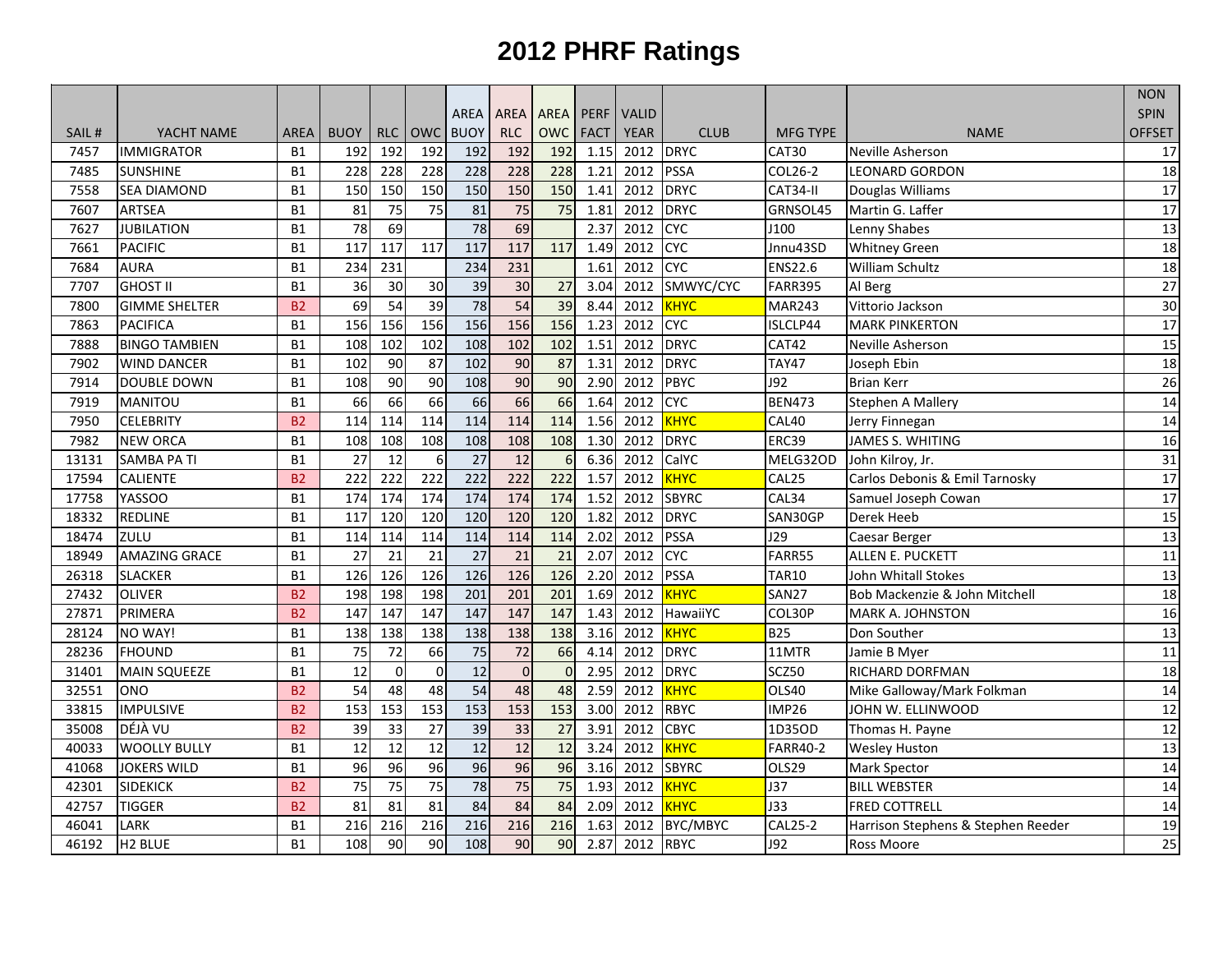|       |                           |                |                 |                 |                 |                 |                 |                 |             |              |              |                    |                                | <b>NON</b>      |
|-------|---------------------------|----------------|-----------------|-----------------|-----------------|-----------------|-----------------|-----------------|-------------|--------------|--------------|--------------------|--------------------------------|-----------------|
|       |                           |                |                 |                 |                 | AREA            | <b>AREA</b>     | <b>AREA</b>     | <b>PERF</b> | <b>VALID</b> |              |                    |                                | <b>SPIN</b>     |
| SAIL# | YACHT NAME                | <b>AREA</b>    | <b>BUOY</b>     | <b>RLC</b>      | <b>OWC</b>      | <b>BUOY</b>     | <b>RLC</b>      | <b>OWC</b>      | <b>FACT</b> | <b>YEAR</b>  | <b>CLUB</b>  | <b>MFG TYPE</b>    | <b>NAME</b>                    | <b>OFFSET</b>   |
| 46380 | <b>AVET</b>               | <b>B1</b>      | 120             | 108             | 102             | 120             | 108             | 102             | 3.40        | 2012         | <b>CYC</b>   | <b>J80</b>         | <b>CURT JOHNSON</b>            | 31              |
| 46565 | <b>BRAVURA</b>            | <b>B1</b>      | 33              | 33              | 33              | 33              | 33              | 33              | 2.12        | 2012         | <b>DRYC</b>  | FARR44             | Paul Katz                      | 11              |
| 46573 | <b>BOAT</b>               | <b>B1</b>      | 84              | 78              | 78              | 84              | 78              | 78              | 1.39        | 2012         | <b>DRYC</b>  | SWAN44             | PHIL KREVOY                    | 15              |
| 46575 | <b>CALAIS</b>             | <b>B1</b>      | $\overline{72}$ | 69              | 66              | 81              | 75              | 75              | 2.46        | 2012         | <b>KHYC</b>  | DENCHO33           | <b>JERRY HUNTER</b>            | 14              |
| 46608 | <b>MAS ALEGRE</b>         | <b>B1</b>      | 120             | 120             | 120             | 120             | 120             | 120             | 1.34        | 2012         | <b>CYC</b>   | <b>CAT380</b>      | <b>FRANK MADDOCKS</b>          | 15              |
| 46634 | LUNACY                    | B <sub>2</sub> | 120             | 108             | 102             | 120             | 108             | 102             | 3.67        | 2012         | <b>KHYC</b>  | <b>J80</b>         | <b>Wesley Huston</b>           | 30              |
| 46813 | AFGANISTANIMATION         | <b>B1</b>      | 222             | 222             | 222             | 222             | 222             | 222             | 2.42        | 2012         | <b>CAC</b>   | <b>SAN20</b>       | <b>DENNY HAYTHORN</b>          | 18              |
| 46877 | <b>KLEXY</b>              | <b>B1</b>      | 72              | 66              | 60              | 78              | $\overline{72}$ | 66              | 4.32        | 2012         | <b>SBYRC</b> | SPTS29             | <b>Ed Jenkins</b>              | 31              |
| 46916 | DNA                       | <b>B2</b>      | 120             | 108             | 102             | 120             | 108             | 102             | 2.96        | 2012         | <b>KHYC</b>  | <b>J80</b>         | <b>Wesley Huston</b>           | 29              |
| 46924 | <b>TRUST ME</b>           | <b>B1</b>      | 87              | 87              | 87              | 87              | 87              | 87              | 3.07        | 2012         | <b>CYC</b>   | SOV33              | <b>DUNCAN CAMERON</b>          | 14              |
| 47334 | <b>VOICE OF REASON</b>    | <b>B2</b>      | 180             | 180             | 180             | 180             | 180             | 180             | 1.38        | 2012         | <b>RBYC</b>  | <b>ERC32-2</b>     | Mike Verla & Jim McCone        | 17              |
| 47446 | <b>STAR SEAL</b>          | <b>B1</b>      | 108             | 102             | 102             | 111             | $\frac{102}{2}$ | $\frac{102}{2}$ | 1.49        | 2012         | <b>DRYC</b>  | $\overline{CAT42}$ | Lee Lewis                      | 15              |
| 47918 | LA MARQUESITA             | <b>B1</b>      | 168             | 168             | 168             | 168             | 168             | 168             | 1.54        | 2012         | <b>SGYC</b>  | SJUAN30            | <b>ED TSCHERNOSCHA</b>         | $\overline{18}$ |
| 50018 | <b>IN FOCUS</b>           | <b>B1</b>      | 48              | 39              | 36              | 48              | 39              | 36              | 2.59        | 2012         | <b>CAC</b>   | J120               | <b>HOLT &amp; HALAINE ROSE</b> | 24              |
| 50100 | MARGARITAVILLE 1 1/2      | <b>B1</b>      | $-54$           | $-63$           | $-72$           | $-54$           | $-63$           | $-72$           | 4.77        | 2012         | <b>CYC</b>   | 52 SLP             | Jay Steinbeck                  | 21              |
| 50481 | <b>BEOWULF</b>            | <b>B1</b>      | 24              | 6               | $\Omega$        | $\overline{24}$ | $6\,$           | $\Omega$        | 1.85        | 2012         | <b>CAC</b>   | 78'KTCH            | Ernie Doizaki                  | 30              |
| 50904 | <b>PLANKTON</b>           | <b>B1</b>      | 66              | 51              | 39              | 66              | 51              | 39              | 7.02        | 2012         | <b>CYC</b>   | VIPER830           | John Staff                     | 30              |
| 50995 | <b>COWABUNGA</b>          | <b>B1</b>      | 66              | 51              | 39              | 66              | 51              | 39              | 7.04        | 2012         | <b>CAC</b>   | VIPER830           | Robert Bishop                  | 30              |
| 51033 | <b>SE VUELA</b>           | <b>B1</b>      | 123             | 123             | 123             | 123             | 123             | 123             | 1.58        | 2012         | <b>SBYRC</b> | J32                | Tim Lea                        | 16              |
| 51477 | <b>COUP D'ETAT</b>        | <b>B1</b>      | 21              | 21              | 21              | 24              | 24              | 24              | 1.80        | 2012         | <b>SBYRC</b> | <b>BEN47.7</b>     | David Messier                  | 12              |
| 51593 | <b>BETWEEN THE SHEETS</b> | <b>B1</b>      | 75              | 69              | 69              | 75              | 69              | 69              | 1.39        | 2012         | <b>DRYC</b>  | <b>JNU52.2T</b>    | <b>ROSS PEARLMAN</b>           | 14              |
| 51678 | <b>BE JOLY</b>            | <b>B2</b>      | 78              | 78              | 78              | 78              | $\overline{78}$ | 78              | 1.52        | 2012         | <b>SBRYC</b> | BEN50M             | <b>Charles Rosen</b>           | 18              |
| 52242 | <b>ASTRID</b>             | <b>B1</b>      | 72              | $\overline{72}$ | $\overline{72}$ | 66              | 66              | 66              | 1.94        | 2012         | <b>CBYC</b>  | $X-362$            | Jon Rush Gomez                 | 12              |
| 52304 | <b>MACONDO</b>            | <b>B1</b>      | 42              | 39              | 39              | 42              | 39              | 39              | 1.77        | 2012         | <b>SBYRC</b> | <b>BEN47.7S</b>    | Camilo Martinez                | 15              |
| 52555 | <b>ELIXIR</b>             | <b>B1</b>      | $-27$           | $-27$           | $-30$           | $-27$           | $-27$           | $-30$           | 3.84        | 2012         | <b>CYC</b>   | <b>NM50</b>        | Chad Downey                    | 10              |
| 52727 | <b>FLASH PACKET</b>       | <b>B1</b>      | 51              | 54              | 57              | 54              | $\overline{54}$ | 54              | 1.87        | 2012         | <b>CYC</b>   | <b>BEN40.7</b>     | Peter Stazicker                | 12              |
| 56021 | <b>ONE MOORE TIME</b>     | <b>B1</b>      | 156             | 156             | 156             | 156             | 156             | 156             | 2.74        | 2012         | <b>PSSA</b>  | MOORE24            | Andrew Hedges                  | 16              |
| 56044 | <b>GLORIOUS</b>           | <b>B1</b>      | 150             | 150             | 150             | 150             | 150             | 150             | 1.40        | 2012         | <b>WCYC</b>  | <b>CAT320</b>      | MIKE & DIANA THUNEY            | $\overline{18}$ |
| 56052 | <b>ISLAND TIME</b>        | <b>B1</b>      | 204             | 174             | 174             | 204             | 174             | 174             | 1.25        | 2012         | <b>PSSA</b>  | PACSEA37           | James Peter                    | 23              |
| 56054 | <b>FAST REORRG</b>        | <b>B1</b>      | $\overline{33}$ | $\overline{21}$ | 18              | $\overline{33}$ | $\overline{21}$ | 18              | 2.24        | 2012         | <b>SBYRC</b> | <b>HUN50</b>       | Ron Orr                        | 19              |
| 56111 | <b>CANUK V</b>            | <b>B1</b>      | 156             | 156             | 156             | 156             | 156             | 156             | 1.45        | 2012         | <b>DRYC</b>  | <b>HUN33.5</b>     | Richard N. Norman              | $\overline{12}$ |
| 56127 | A CAPPELLA                | <b>B2</b>      | 150             | 150             | 150             | 150             | 150             | 150             | 1.37        | 2012         | <b>KHYC</b>  | CAT320             | <b>DENNIS M. BROWNE</b>        | 15              |
| 56136 | <b>BELLA VITA</b>         | <b>B2</b>      | 81              | 81              | 84              | 81              | 81              | 84              | 1.65        | 2012         | <b>KHYC</b>  | <b>BEN36.7</b>     | <b>MARTIN L. BURKE</b>         | 13              |
| 56192 | <b>FORGIVENESS</b>        | <b>B1</b>      | 42              | 42              | 42              | 45              | 45              | 45              | 2.55        | 2012         | <b>CYC</b>   | J124               | <b>Joe Simpkins</b>            | 22              |
| 56206 | <b>MARISOL</b>            | <b>B1</b>      | 111             | 108             | 108             | 111             | 108             | 108             | 1.36        | 2012         | <b>CRA</b>   | <b>HUN410</b>      | <b>Stephen Ronk</b>            | $\overline{7}$  |
| 56272 | <b>TURN KEY</b>           | <b>B1</b>      | 108             | 90              | 90              | 108             | 90              | 90              | 2.91        | 2012         | <b>SFVYC</b> | J92                | Don L. Hedges                  | 26              |
| 56336 | <b>FRENCH KISS</b>        | <b>B1</b>      | 39              | 39              | 39              | 39              | 39              | 39              | 1.98        | 2012         | <b>CYC</b>   | <b>BEN44.7</b>     | Gini Chilton                   | 11              |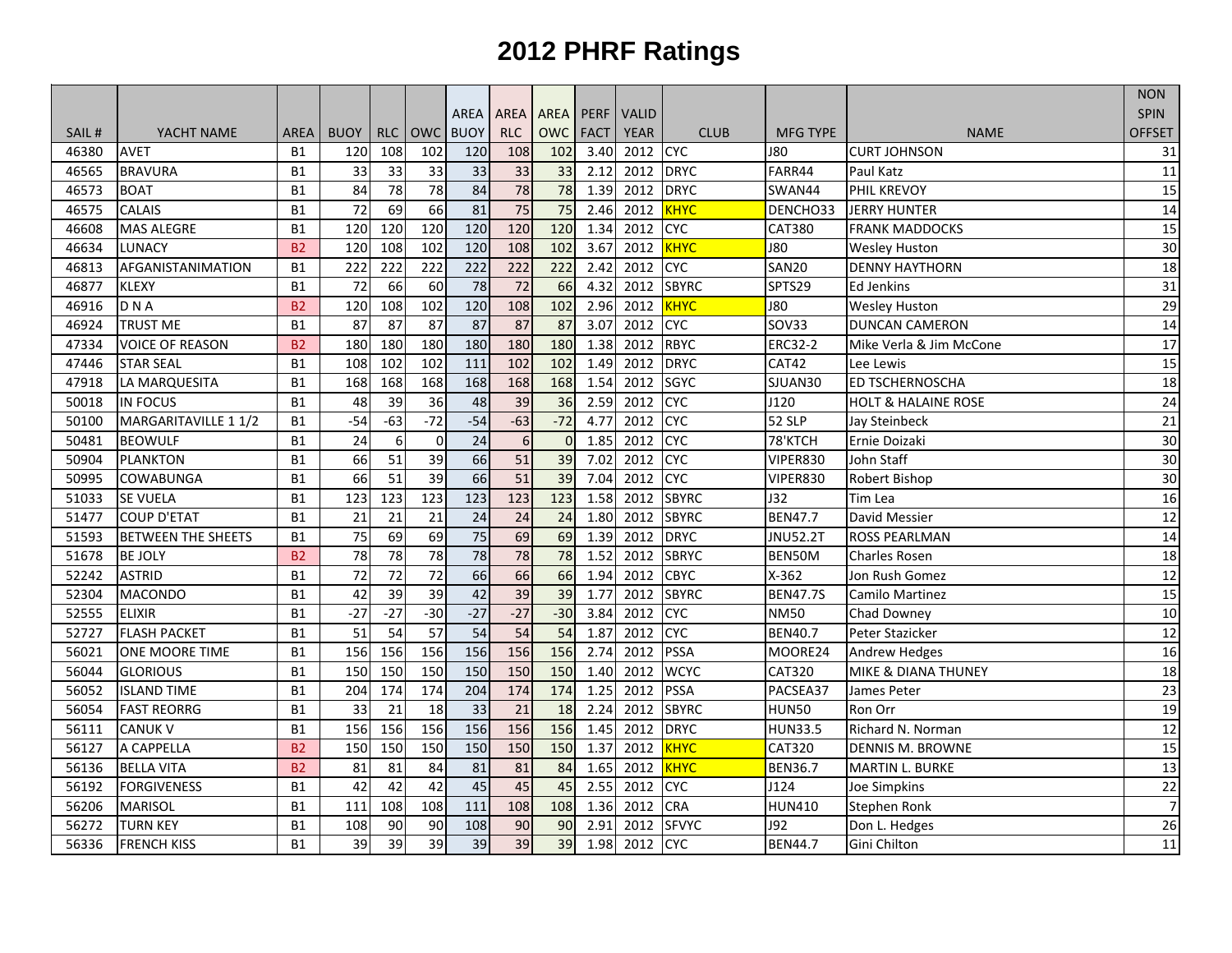|       |                       |                |                 |                  |                  |                 |                 |             |             |              |              |                 |                                    | <b>NON</b>      |
|-------|-----------------------|----------------|-----------------|------------------|------------------|-----------------|-----------------|-------------|-------------|--------------|--------------|-----------------|------------------------------------|-----------------|
|       |                       |                |                 |                  |                  | AREA            | <b>AREA</b>     | <b>AREA</b> | <b>PERF</b> | <b>VALID</b> |              |                 |                                    | <b>SPIN</b>     |
| SAIL# | YACHT NAME            | <b>AREA</b>    | <b>BUOY</b>     | RLC              | <b>OWC</b>       | <b>BUOY</b>     | <b>RLC</b>      | <b>OWC</b>  | <b>FACT</b> | <b>YEAR</b>  | <b>CLUB</b>  | <b>MFG TYPE</b> | <b>NAME</b>                        | <b>OFFSET</b>   |
| 56338 | <b>TARDIS</b>         | <b>B1</b>      | 120             | 120              | 120              | 120             | 120             | 120         | 1.34        | 2012         | <b>DRYC</b>  | <b>CAT380</b>   | Peter Glick                        | 15              |
| 56384 | MEIMI <sub>2</sub>    | <b>B1</b>      | 258             | 258              | 258              | 258             | 258             | 258         | 1.50        | 2012         | <b>RBYC</b>  | COL24CH         | <b>Michael Devine</b>              | $\overline{17}$ |
| 56390 | <b>CHEKKERRS</b>      | <b>B1</b>      | 192             | 192              | 192              | 192             | 192             | 192         | 1.16        | 2012         | <b>WSA</b>   | CAT30           | Jeannea Jordan                     | 17              |
| 56417 | <b>ELIXIR</b>         | <b>B1</b>      | $\overline{87}$ | 84               | 84               | 87              | 84              | 84          | 1.59        | 2012         | <b>CYC</b>   | JNNU49DS        | Chad Downey                        | 18              |
| 56418 | <b>AEGEAN</b>         | <b>B1</b>      | 141             | 141              | 141              | 141             | 141             | 141         | 1.49        | 2012         | <b>LSFYC</b> | <b>HUN376</b>   | Boat sunk                          | 21              |
| 56431 | LA COMETA             | B1             | 156             | 150              | 150              | 156             | 150             | 150         | 1.76        | 2012         | <b>SBYRC</b> | <b>BEN323</b>   | <b>Audrey Marlett</b>              | 15              |
| 56447 | <b>GREEN DRAGON 2</b> | <b>B1</b>      | 39              | 39               | 39               | 39              | $\overline{39}$ | 39          | 1.98        | 2012         | <b>DRYC</b>  | <b>BEN44.7</b>  | Gary Green                         | 11              |
| 56456 | LUGANO                | <b>B1</b>      | 51              | 54               | 57               | 60              | 60              | 60          | 1.94        | 2012         | <b>SMYC</b>  | <b>BEN40.7</b>  | <b>Mark Stratton</b>               | 12              |
| 56468 | <b>KAHOLO</b>         | <b>B1</b>      | 87              | 87               | 87               | 87              | 87              | 87          | 1.55        | 2012         | KHYC         | J40             | <b>Martin Falk</b>                 | 16              |
| 56470 | <b>BY DESIGN</b>      | <b>B1</b>      | 81              | 81               | 84               | 81              | 81              | 84          | 1.66        | 2012         | <b>DRYC</b>  | <b>BEN36.7</b>  | Oliver, Lauren & Lori Garrett      | 13              |
| 56480 | SPITFIRE              | <b>B1</b>      | $\overline{75}$ | 69               | 69               | 75              | 69              | 69          | 2.38        | 2012         | <b>DRYC</b>  | J109OD          | Norman Sloan                       | 30              |
| 56531 | <b>CHRISSE M</b>      | <b>B1</b>      | 210             | $\overline{210}$ | $\overline{210}$ | 210             | 210             | 210         | 2.29        | 2012         | <b>WLYC</b>  | CAPRI22         | Marina Sailing/Beverly Burr        | $\overline{15}$ |
| 56550 | <b>JANINA</b>         | B1             | 138             | 138              | 138              | 138             | 138             | 138         | 2.30        | 2012         | <b>PSSA</b>  | SCZ27           | Mark Keller                        | 17              |
| 56572 | <b>MANDY K</b>        | <b>B2</b>      | 198             | 198              | 198              | 198             | 198             | 198         | 1.26        | 2012         | KHYC         | ALBIN28         | <b>JIM HASKELL</b>                 | 17              |
| 56573 | <b>PROMETHEUS</b>     | <b>B1</b>      | 141             | 135              | 135              | 141             | 135             | 135         | 1.41        | 2012         | <b>SBYRC</b> | <b>HUN35.5L</b> | George Biddle                      | $\overline{0}$  |
| 56594 | <b>AVANTI</b>         | <b>B1</b>      | $\overline{72}$ | 72               | 72               | $\overline{72}$ | 72              | 72          | 1.55        | 2012         | <b>CYC</b>   | JNNU54DS        | Jim Labarge                        | 17              |
| 56672 | J's DREAM             | <b>B1</b>      | 60              | 60               | 60               | 60              | 60              | 60          | 1.74        | 2012         | <b>WORSA</b> | BEN50OC         | <b>Craig Collings</b>              | 16              |
| 56697 | <b>PARC PLACE</b>     | <b>B1</b>      | 84              | 81               | 81               | $\overline{84}$ | 81              | 81          | 1.47        | 2012         | <b>SBYRC</b> | <b>HUN49</b>    | Michael Kidd                       | 17              |
| 56700 | <b>DUCHESS</b>        | <b>B1</b>      | 108             | 102              | 102              | 108             | 102             | 102         | 1.52        | 2012         | <b>DRYC</b>  | CAT42II         | Ron Jacobs                         | 15              |
| 56773 | <b>MAKANI II</b>      | <b>B1</b>      | 150             | 150              | 150              | 150             | 150             | 150         | 1.39        | 2012         | <b>DRYC</b>  | CAT34-II        | Edward J. Chadroff                 | $\overline{17}$ |
| 56775 | SOLACE                | <b>B1</b>      | 204             | 192              | 192              | 204             | 192             | 192         | 1.20        | 2012         | <b>DRYC</b>  | PACSEA31        | Todd D. Thibodo                    | 19              |
| 56776 | <b>SEA SCOUT</b>      | <b>B1</b>      | 150             | 150              | 150              | 150             | 150             | 150         | 1.34        | 2012         | <b>DRYC</b>  | CAT34-II        | <b>Dmitry Matousov</b>             | 24              |
| 56782 | <b>MIDNIGHT RUN</b>   | B <sub>2</sub> | 150             | 150              | 150              | 150             | 150             | 150         | 1.35        | 2012         | <b>KHYC</b>  | CAT320          | <b>JOHN DEAN</b>                   | 15              |
| 56791 | TWO IMPULSIVE         | <b>B1</b>      | 42              | 30               | 27               | 42              | $\overline{30}$ | 27          | 2.20        | 2012         | <b>CRA</b>   | <b>BEN523</b>   | <b>Ed Cunningham</b>               | 13              |
| 56808 | <b>SURPRISE</b>       | <b>B1</b>      | 186             | 186              | 186              | 186             | 186             | 186         | 1.42        | 2012         | <b>CYC</b>   | <b>ERC28+</b>   | <b>Larry Travis</b>                | 17              |
| 56810 | <b>BLUE PACIFIC</b>   | <b>B1</b>      | 66              | 63               | $\overline{57}$  | 66              | 63              | 57          | 2.25        | 2012         | <b>CYC</b>   | C&C115          | Steve Malbasa/Blue Pacific Boating | $\overline{21}$ |
| 56834 | <b>ENCORE</b>         | <b>B1</b>      | 102             | 102              | 102              | 102             | 102             | 102         | 1.55        | 2012         | <b>DRYC</b>  | <b>BEN411</b>   | <b>Howard Rosenberg</b>            | 19              |
| 56839 | SHADOWFOX             | <b>B1</b>      | 150             | 150              | 150              | 150             | 150             | 150         | 1.35        | 2012         | <b>WHYC</b>  | Carls29         | Dennis Casey                       | 14              |
| 56840 | <b>LIN'S ARK</b>      | <b>B1</b>      | 132             | 132              | 132              | 132             | 132             | 132         | 1.57        | 2012         | <b>DRYC</b>  | <b>CAT350</b>   | Peter B. Arkin                     | 16              |
| 56900 | <b>ESPRIT</b>         | <b>B1</b>      | 222             | 222              | 222              | 222             | 222             | 222         | 1.57        | 2012         | LAYC         | CAL25           | <b>Marie Rogers</b>                | 17              |
| 56912 | PERSISTENCE           | B1             | $\overline{75}$ | 69               | 69               | $\overline{75}$ | 69              | 69          | 2.37        | 2012         | <b>CYC</b>   | J109OD          | <b>BRYCE BENJAMIN</b>              | 30              |
| 56913 | AQUABELLA             | <b>B1</b>      | 78              | 72               | 66               | 78              | 72              | 66          | 2.50        | 2012         | <b>CYC</b>   | J105            | Dan McGanty                        | 24              |
| 57039 | <b>CAMELOT</b>        | <b>B1</b>      | 144             | 144              | 144              | 144             | 144             | 144         | 1.27        | 2012         | <b>SCCYC</b> | <b>ISL36</b>    | <b>JAMES DOHERTY</b>               | 22              |
| 57517 | <b>BLOODHOUND</b>     | <b>B1</b>      | 222             | 222              | 222              | 222             | 222             | 222         | 2.43        | 2012         | <b>SCCYC</b> | SAN20           | Nicholas Sampson                   | 18              |
| 57878 | <b>ZIPPER</b>         | <b>B2</b>      | 138             | 138              | 138              | 138             | 138             | 138         | 2.30        | 2012         | <b>RBYC</b>  | SCZ27           | <b>Albert Solbes</b>               | $\overline{17}$ |
| 57935 | <b>PROPER LADY</b>    | <b>B2</b>      | 192             | 192              | 192              | 204             | 204             | 204         | 1.26        | 2012         | KHYC         | ISL32-2         | <b>ROBERT CASH</b>                 | 19              |
| 57990 | <b>HOT RUM</b>        | B <sub>2</sub> | 117             | 117              | 117              | 117             | 117             | 117         | 1.39        | 2012 RBYC    |              | CF33            | <b>ALBERT CASTILLON</b>            | 16              |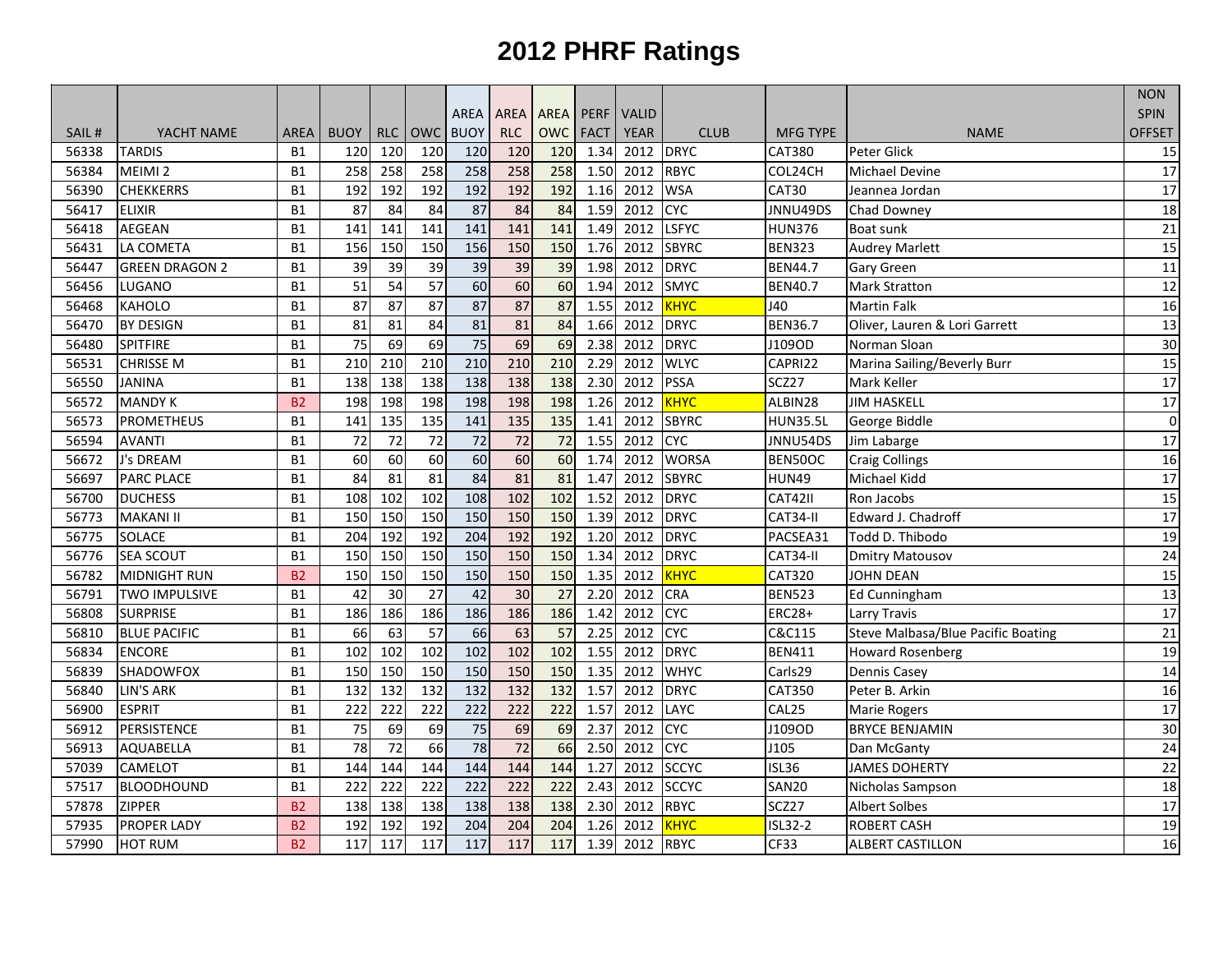|       |                        |                |                 |                 |                 |                 |                 |                  |             |              |              |                   |                           | <b>NON</b>      |
|-------|------------------------|----------------|-----------------|-----------------|-----------------|-----------------|-----------------|------------------|-------------|--------------|--------------|-------------------|---------------------------|-----------------|
|       |                        |                |                 |                 |                 | AREA            | AREA            | <b>AREA</b>      | <b>PERF</b> | <b>VALID</b> |              |                   |                           | <b>SPIN</b>     |
| SAIL# | YACHT NAME             | <b>AREA</b>    | <b>BUOY</b>     | RLC             | <b>OWC</b>      | <b>BUOY</b>     | <b>RLC</b>      | <b>OWC</b>       | <b>FACT</b> | <b>YEAR</b>  | <b>CLUB</b>  | <b>MFG TYPE</b>   | <b>NAME</b>               | <b>OFFSET</b>   |
| 60291 | <b>MURAR'S DREAM</b>   | <b>B1</b>      | 78              | 69              | 69              | 78              | 69              | 69               | 1.64        | 2012         | <b>SBYRA</b> | BEN46             | Andrew Rosen              | 17              |
| 63163 | <b>RUBICON III</b>     | <b>B1</b>      | 138             | 138             | 138             | 138             | 138             | 138              | 1.82        | 2012         | <b>PSSA</b>  | CONTES33          | <b>ROD PERCIVAL</b>       | $\overline{13}$ |
|       |                        |                |                 |                 |                 |                 |                 |                  |             |              | SMWYC/WSAS   |                   |                           |                 |
| 67284 | <b>AGUA CHEETAH</b>    | <b>B1</b>      | 96              | 96              | 96              | 99              | 96              | 93               | 3.06        | 2012         | MB           | <b>OLS30</b>      | Wayne Brandow             | 15              |
| 67332 | <b>GREEN LIGHT</b>     | <b>B1</b>      | 120             | 120             | 120             | 120             | 120             | 120              | 1.56        | 2012         | <b>CAC</b>   | <b>PET34</b>      | <b>NANCY SAMOVAR</b>      | 17              |
| 67425 | <b>FRICTION LOSS</b>   | <b>B1</b>      | 138             | 138             | 138             | 138             | 138             | 138              | 1.92        | 2012         | <b>SBYRC</b> | <b>J30</b>        | Shawn Ivie & Daniel Taron | $\overline{14}$ |
| 67750 | <b>ROOSTER TAIL</b>    | <b>B1</b>      | 96              | 96              | 96              | 99              | 96              | 93               | 3.13        | 2012         | <b>DRYC</b>  | OLS30             | FREDRIC L. EDELMAN        | 15              |
| 67777 | <b>AERIAGNIE</b>       | <b>B1</b>      | 84              | 84              | 84              | 96              | 96              | 96               | 1.54        | 2012         | <b>VYC</b>   | <b>C&amp;C40T</b> | <b>CECILE SCHWEDES</b>    | 15              |
| 67788 | <b>JUBILATION</b>      | <b>B2</b>      | 78              | 78              | 78              | 78              | 78              | 78               | 1.79        | 2012         | KHYC         | CHOATE40          | <b>RON BROWNELL</b>       | 15              |
| 67803 | <b>SLOW POKE</b>       | <b>B1</b>      | 216             | 216             | 216             | 216             | 216             | 216              | 1.62        | 2012         | <b>PSSA</b>  | RANGR23T          | <b>BRIAN RADAMAKER</b>    | 14              |
| 67813 | ARIEL                  | <b>B1</b>      | 72              | 72              | 72              | $\overline{72}$ | 72              | 72               | 1.54        | 2012         | <b>CAC</b>   | TURNER40          | <b>HUGH B. MCINTYRE</b>   | 15              |
| 69140 | <b>WAHOO GRAFIX</b>    | <b>B1</b>      | $\overline{87}$ | $\overline{87}$ | 87              | 87              | 87              | 87               | 3.08        | 2012         | <b>LAYC</b>  | <b>SOV33</b>      | <b>Richard Kelton</b>     | $\overline{14}$ |
| 69348 | PADDY WAGON            | <b>B1</b>      | 30              | $\overline{21}$ | $\overline{18}$ | 48              | $\overline{30}$ | 27               | 2.94        | 2012         | <b>CYC</b>   | ROSS40            | Richard & Janice Mainland | $\overline{11}$ |
| 73229 | <b>HITCHHIKER</b>      | <b>B1</b>      | 132             | 132             | 132             | 132             | 132             | 132              | 2.07        | 2012         | <b>CYC</b>   | LASER28           | Douglas Johnstone         | 13              |
| 77026 | <b>QUAMICHAN</b>       | <b>B1</b>      | 54              | 54              | 54              | 66              | 66              | 66               | 2.02        | 2012         | <b>SCCYC</b> | DAV44             | SANDY/GREGORY/PETER CLARK | 11              |
| 77074 | <b>CHALLENGE</b>       | <b>B1</b>      | 96              | 96              | 96              | 99              | 96              | 93               | 2.91        | 2012         | <b>PSSA</b>  | <b>OLS30</b>      | John Pettit               | 15              |
| 77075 | <b>SCOOTER</b>         | <b>B1</b>      | 156             | 156             | 156             | 156             | 156             | 156              | 2.75        | 2012         | <b>SMWYC</b> | MOORE24           | <b>Greg Rosenkrans</b>    | 16              |
| 77194 | <b>GUSTO</b>           | <b>B1</b>      | 222             | 222             | 222             | 222             | 222             | $\overline{222}$ | 2.42        | 2012         | <b>SCCYC</b> | SAN20             | <b>CLARK GARRETT</b>      | 18              |
| 77459 | <b>BANDIT</b>          | <b>B1</b>      | 222             | 222             | 222             | 222             | 222             | $\overline{222}$ | 2.43        | 2012         | <b>SCCYC</b> | <b>SAN20</b>      | <b>Bruce Fleck</b>        | 18              |
| 77806 | <b>FAT TUESDAY</b>     | <b>B1</b>      | 204             | 204             | 204             | 204             | 204             | 204              | 1.51        | 2012         | <b>SBYRC</b> | <b>ERC25+</b>     | Lawrence H. Boehme        | 16              |
| 79125 | <b>SUNDAY TICKET</b>   | <b>B1</b>      | 27              | 21              | 18              | 27              | 21              | 18               | 2.55        | 2012         | <b>CYC</b>   | J122              | Daniel Scouler            | 25              |
| 80808 | <b>DARK STAR</b>       | <b>B1</b>      | 12              | 12              | 12              | 12              | $\overline{12}$ | 12               | 3.25        | 2012         | <b>CYC</b>   | <b>FARR40-2</b>   | Jeff Janov                | 14              |
| 87000 | <b>CREEPER</b>         | <b>B1</b>      | 105             | 105             | 105             | 108             | 108             | 108              | 1.85        | 2012         | <b>WSA</b>   | SAN30GPM          | Frank Cazares & Steve Soo | 14              |
| 87027 | <b>FLYING DUTCHMAN</b> | B <sub>2</sub> | 96              | 81              | 81              | $\overline{93}$ | 87              | 81               | 3.51        | 2012         | KHYC         | HOB33             | R. VAN KREUNINGEN         | $\overline{14}$ |
| 87299 | <b>MARIE</b>           | <b>B1</b>      | $-15$           | $-12$           | $-9$            | $-6$            | $-9$            | $-9$             | 3.15        | 2012         | LAYC         | <b>N/M55M</b>     | <b>Bill Rogers</b>        | 16              |
| 87309 | <b>PRIORITIES</b>      | B <sub>2</sub> | 96              | 96              | 96              | 99              | 96              | 93               | 2.91        | 2012         | <b>KHYC</b>  | OLS30             | <b>BOB &amp; VAL COLE</b> | $\overline{15}$ |
| 87358 | <b>SUNDAY FLYER</b>    | <b>B1</b>      | 156             | 156             | 156             | 150             | 150             | 156              | 2.44        | 2012         | <b>KHYC</b>  | <b>MAR242OD</b>   | E. Tarnosky               | 13              |
| 87546 | <b>THRILLER</b>        | <b>B1</b>      | 126             | 126             | 126             | 126             | 126             | 126              | 2.13        | 2012         | <b>PSSA</b>  | <b>TAR10</b>      | <b>Brian Hobin</b>        | 13              |
| 87635 | <b>CRIMSON STAR</b>    | <b>B1</b>      | 117             | 120             | 120             | 120             | 120             | 120              | 1.97        | 2012         | <b>SMWYC</b> | SAN30GP           | Lee Rhodes                | 15              |
| 87654 | <b>CHEETAH</b>         | <b>B1</b>      | $-66$           | $-66$           | $-72$           | $-66$           | $-66$           | $-72$            | 3.94        | 2012         | <b>SBYRC</b> | <b>PET68</b>      | Chris Slagerman           | 11              |
| 93400 | <b>ANTARA</b>          | <b>B1</b>      | 30              | 27              | 27              | $\overline{30}$ | 27              | 27               | 2.14        | 2012         | <b>SMWYC</b> | <b>BEN44.7</b>    | Pedro Rodriquez           | 16              |
| 93580 | <b>MARE 'ZIA</b>       | <b>B2</b>      | 81              | 78              | 78              | 84              | 78              | 78               | 1.50        | 2012         | <b>KHYC</b>  | CENT40S           | James Lee                 | 15              |
| 97012 | <b>VELOCE</b>          | <b>B1</b>      | 72              | 72              | $\overline{72}$ | 69              | 69              | 69               | 2.03        | 2012         | <b>SBYRC</b> | SCH35             | John Heaney               | 14              |
| 97017 | <b>LIZZIE BORDEN</b>   | <b>B1</b>      | 129             | 132             | 132             | 129             | 132             | 132              | 1.78        | 2012         | <b>CYC</b>   | MARIAH27          | <b>DICK HAMPIKIAN</b>     | 15              |
| 97039 | KA HOLO MOANA          | <b>B1</b>      | 144             | 144             | 144             | 144             | 144             | 144              | 2.21        | 2012         | <b>SCCYC</b> | <b>SOV27</b>      | Kevin Kashima             | 15              |
| 97041 | SQUALL                 | <b>B1</b>      | 141             | 141             | 141             | 141             | 141             | 141              | 1.38        | 2012         | <b>SBYRC</b> | CAT34T            | Gary Brockman             | 16              |
| 97070 | <b>DECISION</b>        | <b>B1</b>      | 54              | 54              | 54              | $\overline{54}$ | 54              | 54               | 1.59        | 2012 DRYC    |              | OYS48LW           | PAUL S. BERGER            | 14              |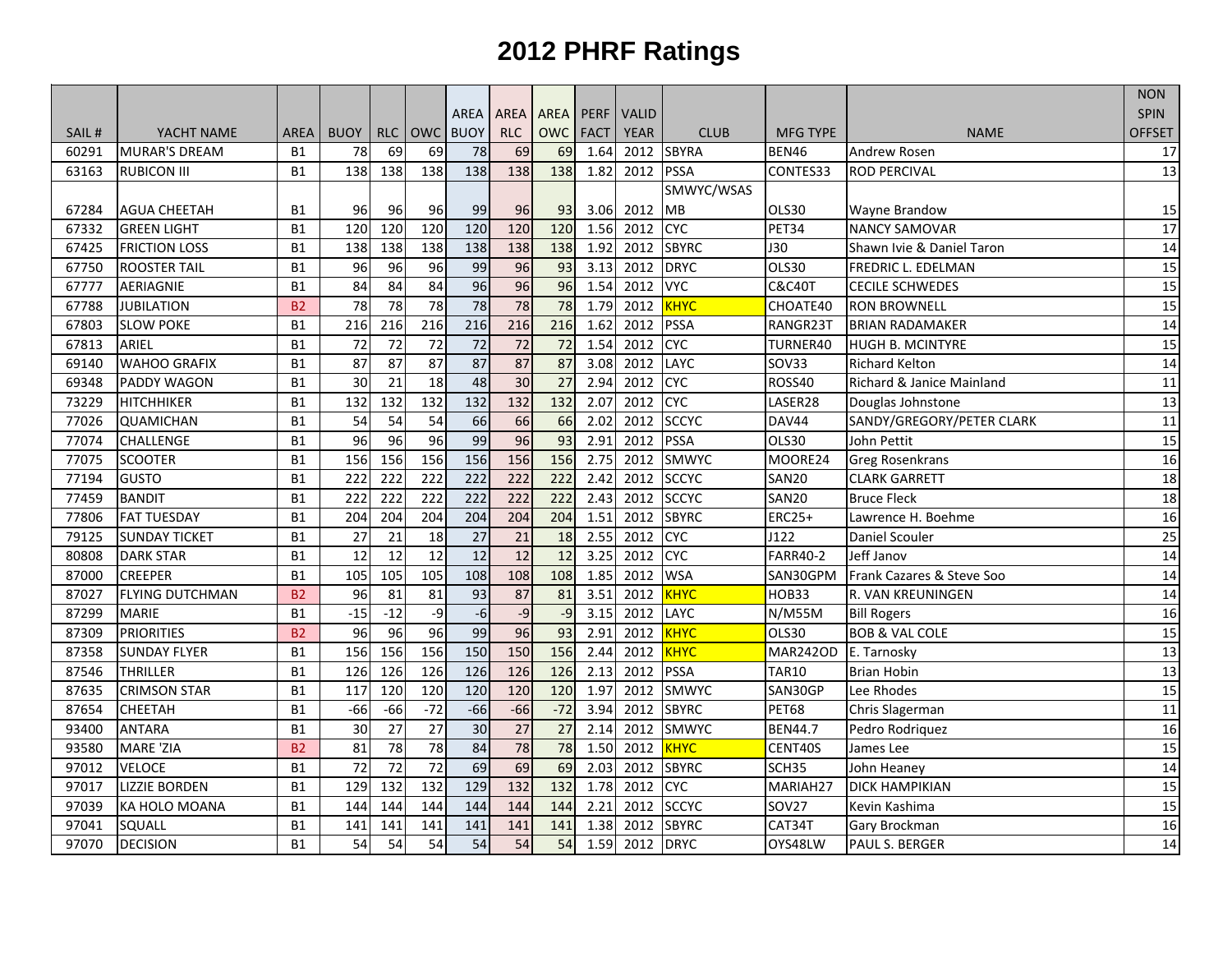|                  |                         |                |             |                 |                 |                 |             |                 |                   |              |              |                 |                                         | <b>NON</b>      |
|------------------|-------------------------|----------------|-------------|-----------------|-----------------|-----------------|-------------|-----------------|-------------------|--------------|--------------|-----------------|-----------------------------------------|-----------------|
|                  |                         |                |             |                 |                 | <b>AREA</b>     | <b>AREA</b> | <b>AREA</b>     | <b>PERF</b>       | <b>VALID</b> |              |                 |                                         | <b>SPIN</b>     |
| SAIL#            | YACHT NAME              | <b>AREA</b>    | <b>BUOY</b> | <b>RLC</b>      | <b>OWC</b>      | <b>BUOY</b>     | <b>RLC</b>  | <b>OWC</b>      | <b>FACT</b>       | <b>YEAR</b>  | <b>CLUB</b>  | <b>MFG TYPE</b> | <b>NAME</b>                             | <b>OFFSET</b>   |
| 97071            | <b>HARD HABIT</b>       | <b>B1</b>      | 156         | 156             | 156             | 150             | 150         | 156             | 2.45              | 2012         | <b>DRYC</b>  | <b>MAR242OD</b> | <b>BRUCE WARREN</b>                     | 13              |
| 97089            | <b>TRAVELER</b>         | <b>B1</b>      | 102         | 102             | 102             | 102             | 102         | 102             | 2.04              | 2012         | <b>DRYC</b>  | EXP34           | Jack Mayer                              | 15              |
| 97228            | <b>VELERITO</b>         | <b>B1</b>      | 156         | 156             | 156             | 150             | 150         | 156             | 2.37              | 2012         | <b>CYC</b>   | <b>MAR242OD</b> | <b>Brack Duker</b>                      | 13              |
| 97262            | <b>QUICK DRAW</b>       | <b>B1</b>      | 102         | 102             | 102             | 102             | 102         | 102             | 1.71              | 2012         | <b>DRYC</b>  | C&C38           | Vivian Callahan                         | 15              |
| 97278            | L'TAG                   | <b>B1</b>      | 90          | 90              | 90              | 90              | 90          | 90              | 2.51              | 2012         | <b>SBYRC</b> | BEN10FC         | George Kovacs                           | 13              |
| 97321            | <b>BAD WOLF</b>         | <b>B1</b>      | 156         | 156             | 156             | 150             | 150         | 156             | 2.45              | 2012         | <b>KHYC</b>  | <b>MAR242OD</b> | Leonard J. Abbeduto                     | $\overline{12}$ |
| 97371            | <b>TEASER</b>           | <b>B1</b>      | 120         | 123             | 123             | 123             | 123         | 123             | 1.42              | 2012         | <b>DRYC</b>  | SAN30PC         | Mike Guccione & Guillaume Rasse         | 15              |
| 97406            | <b>LADY THEMIS</b>      | <b>B1</b>      | 141         | 141             | 141             | 141             | 141         | 141             | 1.47              | 2012         | <b>SMWYC</b> | CAT34T          | Themis Z. Glatman                       | 16              |
| 97626            | <b>NITRO</b>            | <b>B2</b>      | 72          | 72              | 72              | 78              | 75          | 75              | 2.03              | 2012         | LBYC/KHYC    | <b>J33</b>      | JOHN C. MESSENGER                       | 13              |
| 97656            | <b>HOLUA</b>            | <b>B1</b>      | $-75$       | $-84$           | $-87$           | $-75$           | $-84$       | $-87$           | 4.61              | 2012         | <b>CYC</b>   | SCZ70           | <b>Brack Duker</b>                      | 10              |
| 97668            | <b>SECOND WIND</b>      | <b>B2</b>      | 222         | 222             | 222             | 222             | 222         | 222             | 1.57              | 2012         | <b>KHYC</b>  | CAL25           | <b>GERALD A. VELLUTINI</b>              | 17              |
| 97751            | <b>SEA DANCER</b>       | <b>B1</b>      | 120         | 120             | 120             | 120             | 120         | $\frac{120}{2}$ | 1.13              | 2012         | <b>CAC</b>   | <b>ERC35-3</b>  | ALVIN F. WHEATMAN                       | $\overline{17}$ |
| 97947            | <b>TRUE BLUE</b>        | <b>B1</b>      | 156         | 156             | 156             | 150             | 150         | 156             | 2.26              | 2012         | <b>KHYC</b>  | <b>MAR242OD</b> | King Harbor Yth Fdtn c/o Francis Dawson | 13              |
| 132 OD           | <b>JIBE TALKING</b>     | <b>B1</b>      | 126         | 114             | 108             | 126             | 114         | 108             | 3.26              | 2012         | <b>CAC</b>   | J80ODR          | Marc Morris                             | 36              |
| 27432CO OLIVER   |                         | B <sub>2</sub> | 198         | 198             | 198             | 201             | 201         | 201             | 1.69              | 2012         | <b>SBYRC</b> | <b>SAN27</b>    | John Mitchell & Bob Mackenzie           | 18              |
| 2A               | <b>MIS QUE</b>          | <b>B1</b>      | 135         | 135             | 132             | 135             | 135         | 132             | 4.60              | 2012         | <b>DRYC</b>  | C&C25           | Jerry Kaye/Lea Colman-Kaye              | 13              |
| 40033OD          | <b>WOLLY BULLY</b>      | <b>B1</b>      | $\mathbf 0$ | $-3$            | -6              | $\mathbf 0$     | $-3$        | -6              | 3.38              | 2012         | <b>KHYC</b>  | FARR40OD        | <b>Wesley Huston</b>                    | 13              |
| 46287OD          | <b>TWELVE BAR BLUES</b> | <b>B1</b>      | 90          | 84              | 84              | 90              | 84          | 84              | 2.69              | 2012         | <b>PSSA</b>  | J105OD          | <b>CHARLES M. SPEAR</b>                 | 28              |
| 46565A           | <b>BRAVURA</b>          | <b>B1</b>      | 27          | 27              | $\overline{27}$ | $\overline{27}$ | 27          | 27              | $2.\overline{12}$ | 2012         | <b>DRYC</b>  | FARR44          | Paul Katz                               | 10              |
| 56136A           | <b>BELLA VITA</b>       | <b>B2</b>      | 79          | 69              | 69              | 79              | 69          | 69              | 1.78              | 2012         | KHYC         | <b>BEN36.7</b>  | Martin L. Burke                         | 13              |
|                  | 56913OD AQUABELLA       | <b>B1</b>      | 90          | 84              | 84              | 90              | 84          | 84              | 2.50              | 2012         | <b>CAC</b>   | J105OD          | Dan McGanty                             | 25              |
| 582OD            | <b>ROCINANTE</b>        | <b>B1</b>      | 90          | 84              | 84              | $\overline{90}$ | 84          | 84              | 2.86              | 2012         | <b>SBYRC</b> | J105OD          | Juan Lois                               | 31              |
| 67425M           | <b>FRICTION LOSS</b>    | <b>B1</b>      | 135         | 135             | 135             | 135             | 135         | 135             | 1.92              | 2012         | <b>SBYRC</b> | 130             | Shawn Ivie                              | 14              |
| 675OD            | <b>MISS DEMEANOR</b>    | <b>B1</b>      | 126         | 114             | 108             | 126             | 114         | 108             | 3.60              | 2012         | <b>SMWYC</b> | J80ODR          | David Angers                            | 29              |
| 7067OD           | <b>SPRAY</b>            | <b>B1</b>      | 75          | 69              | 69              | 75              | 69          | 69              | 2.38              | 2012         | <b>CYC</b>   | J109OD          | Peter Nelson                            | 30              |
| 7165A            | <b>SALACIA</b>          | <b>B1</b>      | 84          | 81              | 81              | 84              | 81          | 81              | 1.56              | 2012         | <b>SMWYC</b> | JNNU49DS        | <b>Nigel Turner</b>                     | $\overline{17}$ |
| 7627OD           | <b>JUBILATION</b>       | <b>B1</b>      | 90          | $\overline{87}$ |                 | $\overline{93}$ | 87          |                 | 2.37              | 2012         | <b>CYC</b>   | J100OD          | Lenny Shabes                            | 22              |
| 77000A           | PENDRAGON IV            | <b>B1</b>      | $-60$       | $-66$           | $-75$           | $-60$           | $-66$       | $-75$           | 4.40              | 2012         | <b>CYC</b>   | DAV52           | <b>JOHN MACLAURIN</b>                   | $\overline{16}$ |
| 77000C           | PENDRAGON IV            | <b>B1</b>      | $-54$       | $-60$           | $-69$           | $-54$           | $-60$       | $-69$           | 4.45              | 2012         | <b>CAC</b>   | DAV52           | <b>JOHN MACLAURIN</b>                   | 21              |
| 7744A            | PENDRAGON 6             | <b>B1</b>      | $-147$      | $-153$          | $-156$          | $-147$          | $-153$      | $-156$          | 7.04              | 2012         | <b>CYC</b>   | <b>DAV70</b>    | John Maclaurin                          | 12              |
| 87027A           | <b>FLYING DUTCHMAN</b>  | <b>B2</b>      | 78          | 60              | 54              | $\overline{78}$ | 60          | 54              | 4.01              | 2012         | <b>KHYC</b>  | HOB33M          | R. Van Kreuningen                       | $\overline{14}$ |
| 97626A           | <b>NITRO</b>            | <b>B2</b>      | 81          | 81              | 81              | 84              | 84          | 84              | 1.88              | 2012         | LBYC/KHYC    | J33             | JOHN C. MESSENGER                       | 14              |
| 97656A           | <b>HOLUA</b>            | <b>B1</b>      | $-72$       | $-84$           | $-84$           | $-72$           | $-84$       | $-84$           | 4.61              | 2012         | <b>CYC</b>   | SCZ70           | <b>Brack Duker</b>                      | 10              |
| AUS <sub>5</sub> | <b>STOMP</b>            | <b>B1</b>      | $-15$       | $-21$           | $-27$           | $-15$           | $-21$       | $-27$           | 5.92              | 2012         | <b>CYC</b>   | STOMP38         | Dan McGanty                             | 10              |
| <b>FRA007</b>    | <b>CHUPACABRA</b>       | <b>B1</b>      | 90          | 72              | 63              | 90              | 72          | 63              | 7.38              | 2012         | <b>CYC</b>   | Open6.50        | Team Open Sailing-Jerome Sammarcelli    | 27              |
| <b>FRA11</b>     | <b>NAOS 30</b>          | <b>B1</b>      | 84          | 78              | 78              | 84              | 78          | 78              | 2.06              | 2012         | <b>CYC</b>   | BEN30F          | Charles Devanneaux- Naos Yacht Sales    | 22              |
| <b>FRA40</b>     | <b>NAOS TWO</b>         | <b>B1</b>      | 30          | 27              | $\overline{27}$ | 30              | 27          | $\overline{27}$ | 2.00              | 2012         | <b>PSSA</b>  | BEN40F          | Charles Devenneaux                      | 14              |